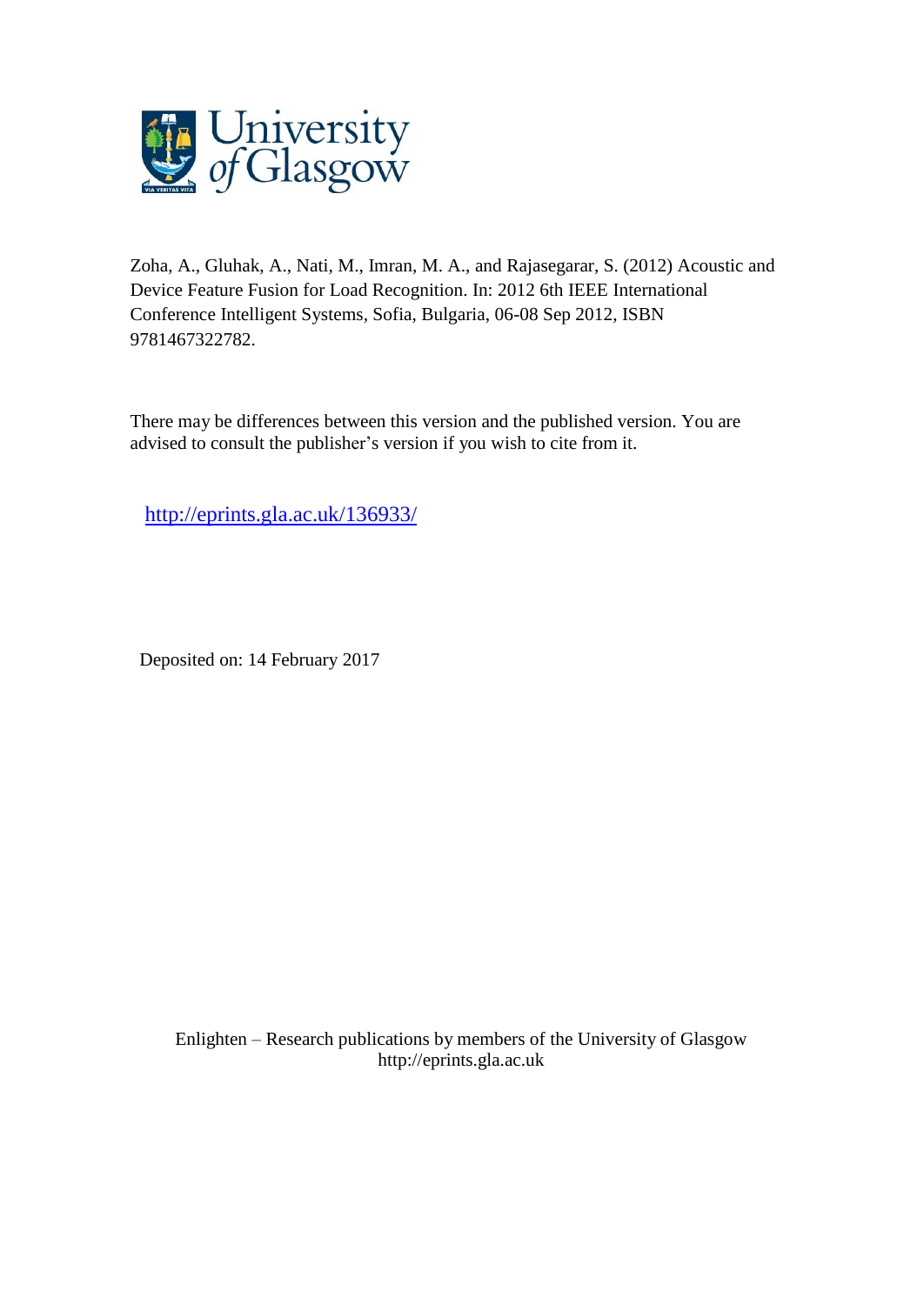# Acoustic and Device Feature Fusion for Load Recognition

Ahmed Zoha, Alexander Gluhak, Michele Nati, Muhammad Ali Imran Centre for Communication Systems Research University of Surrey, Guildford, GU2 7XH, UK a.zoha@surrey.ac.uk

*Abstract*—Appliance-specific Load Monitoring (LM) provides a possible solution to the problem of energy conservation which is becoming increasingly challenging, due to growing energy demands within offices and residential spaces. It is essential to perform automatic appliance recognition and monitoring for optimal resource utilization. In this paper, we study the use of non-intrusive LM methods that rely on steady-state appliance signatures for classifying most commonly used office appliances, while demonstrating their limitation in terms of accurately discerning the low-power devices due to overlapping load signatures. We propose a multilayer decision architecture that makes use of audio features derived from device sounds and fuse it with load signatures acquired from energy meter. For the recognition of device sounds, we perform feature set selection by evaluating the combination of time-domain and FFT-based audio features on the state of the art machine learning algorithms. The highest recognition performance however is shown by support vector machines, for the device and audio recognition experiments. Further, we demonstrate that our proposed feature set which is a concatenation of device audio feature and load signature significantly improves the device recognition accuracy in comparison to the use of steady-state load signatures only.

*Keywords;Non-intrusive Load Monitoring (NILM); energy reduction; energy monitoring; audio features; Support Vector Machines (SVM)*

## I. INTRODUCTION

The energy consumption in residential spaces and offices is increasing every year [1], which is a growing concern because the energy resources are limited as well as it has negative implications on the environment (e.g. CO2 emissions). As a result, we see recent initiatives taken by governments across Europe and USA for the large scale deployment of smart meters for improved energy monitoring. . Smart meters however can only measure energy consumption on a house level granularity, providing little information on the breakdown of the energy spent. A major challenge is to acquire appliance-level information, providing details which appliances have been used, how much they have consumed as well as when and why they are operated. Such fine-grained energy monitoring is essential for providing meaningful information in real-time to the consumers about their energy consumption behavior, which requires identification of energy hungry devices.

Sutharshan Rajasegarar

Department of Electrical and Electronic Engineering University of Melbourne, Melbourne, Australia r.sutharshan@ee.unimelb.edu.au

But it is still a challenge for appliance-specific LM solutions to be accurate and cost effective altogether, especially in the recognition of low-power consumer appliances. It is because low-cost solutions make use of steady-state energy consumption characteristics of the devices in order to recognize them, whereas most of the low-power consumer appliances have similar steady-state behavior which makes it difficult to perform reliable automatic load identification. Motivated by this, in this paper we propose a multi-layer decision architecture that combines acoustic features and device steady-state energy features to reliably identify lowpower consumer appliances commonly found in an office environment. Our proposed method correlates device energy consumption characteristic and acoustic activity within an environment to facilitate steady-state Non-Intrusive Load Monitoring (NILM) method. In addition, the acoustic information obtained from the environment can further be used to identify user's inefficient energy behavior; detect situations when unattended appliances are consuming energy purposelessly. In particular we make the following contributions with our presented research:

- We report performance comparison of steadystate feature sets used in NILM for discerning low-power office appliances. In our experiment, we further demonstrate the limitation of using these feature sets for identifying appliances with overlapping load signature.
- We investigate the discriminative ability of timedomain and frequency based audio features for the task of identifying machine and usergenerated acoustical events, and further performs optimal classification model selection.
- We present a multi-layer decision architecture that combines acoustic and device energy features to reliably identify office appliances, providing increased detection performance for low power devices with overlapping load signatures compared to existing load monitoring methods that only rely on steady state signatures derived from energy consumption measurements.

The remainder of the paper is organized as follows. In the next section we review related research work, highlighting the limitation of the current approaches. In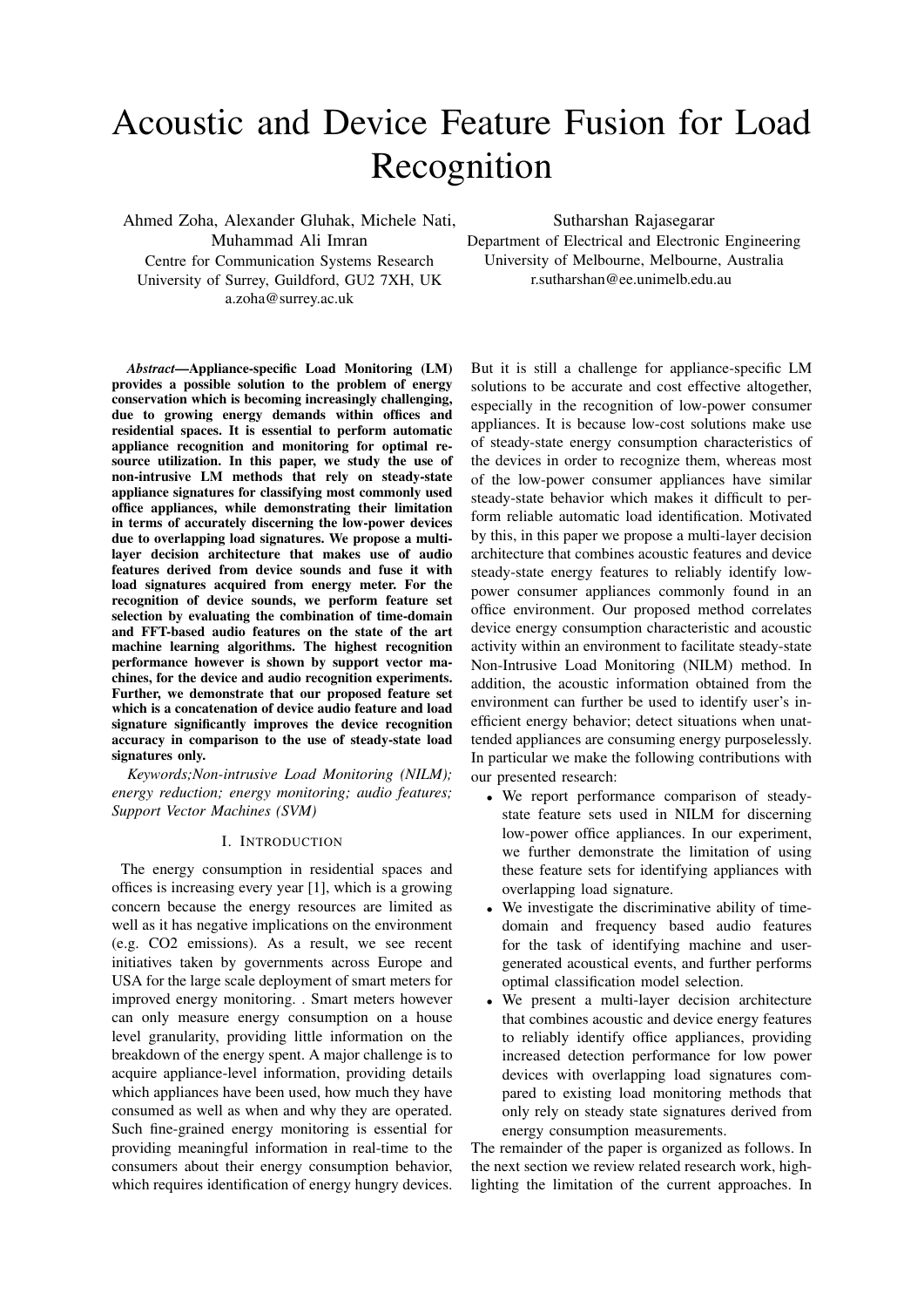Section III we provide an introduction to our proposed multi-layer decision framework, whereas we present our experimental evaluations for load identification and acoustic event recognition in Section IV. Finally, we provide conclusion and our future work in Section V.

#### II. RELATED WORK

The existing approaches to appliance load monitoring can be classified into two categories: Intrusive and Non-intrusive load monitoring (NILM) respectively. The intrusive load monitoring makes use of multiple sensors per appliance to measure its energy consumption. Though we can achieve a high accurate measure of device energy usage through this approach but high installation complexity, cost, as well as calibration and data aggregation are outstanding issues that will not favor the use of this technique. In contrast to that the NILM approach as proposed by Hart's [2]makes use of feature extraction process to extract load signatures and apply machine learning algorithms to disaggregate device specific data from the aggregated data, acquired using single point measurement. The NILM methods are further classified into steady-state and transient methods based on the sampling frequency of the load signatures. The transient methods require high sampling rate for acquiring transient signatures that is shape, size and duration of the transient waveforms that occur during state transitions. The transient behavior of major appliances is found to be distinct and researchers [3] [4] [5] show that transient features are less overlapping in comparison to steady state signatures; providing much higher recognition accuracy for multi-state and low-power consumer appliances. However transient methods suffer from drawbacks such as sensitivity to the wiring architecture of the target environment and expensive hardware due to high sampling rate requirement, which both limit the applicability of this approach [3].

On the other hand the steady state methods identify devices based on variations in their steady state signatures that are present throughout the steady state operation of the load such as power (i.e., real power, reactive power), current and voltage signatures. One of the advantages of using steady-state method is that steady-state signatures can easily be extracted using cheap energy meters. Several commercial solutions (e.g., Plogg, Kill-A-Watt, and Watts Up) [6] are available in the market that can easily measure steadystate energy consumption characteristic of an appliance and they have the capability to wirelessly transmit the data, thus they can form a wireless sensor network. A similar approach is adopted by Jiang et al. [7]who provide design and implementation of a wireless sensor based AC Metering (ACME) network architecture for various power centric applications making use of steady-state load signature. Nevertheless, it has been reported in [2] [8] that, appliances with ON/OFF operating characteristics (e.g. toaster or a lamp) as well as large loads water heaters, refrigerators have

distinct steady-state signatures but most of the lowpower consumer appliances, as well as devices with multiple states are hard to recognize due to overlapping signatures in feature space. Norford [8] tried to reduce the ambiguous overlapping of steady-state signatures by using Fast Fourier Transform (FFT) to acquire harmonic content of the input current. However, this approach works on a limited number of appliances whereas accurate recognition of low-power consumer appliances is still a challenge. The side information could help in achieving high recognition accuracy such as, [9]developed an automated annotation system using external information from ambient sensors along with energy features, however the drawback is the use of multiple sensors. Similar to our proposed approach, in [10] a prototype has been developed that make use of audio and steady-state signatures for appliance recognition, however it considers very limited highpower sound emitting residential appliances and did not include any low-power consumer appliances in their evaluation.

In this paper, we have proposed a solution that improves low-cost steady-state methods by utilizing side information acquired from detecting acoustic events within an environment. The fusion of energy and acoustic features facilitates the NILM method to reliably detect low-power consumer appliances with overlapping load signatures, as discussed in the next section.

### III. MULTI-LAYER DECISION FRAMEWORK FOR SMART SENSING



Fig. 1: Multi-Layer Decision Framework for Smart Sensing

We have already discussed in Section II that steadystate load signatures due to their low-sampling rate requirement can easily be extracted using cheap energy meters. However, due to the similarity in the steadystate energy consumption pattern of the low-power consumer appliances NILM methods fails to perform well. Therefore, we proposed a multi-layer decision framework as shown in Figure 1, which combines information from energy meter and the audio sensor in order to perform automatic and reliable detection of low-power consumer appliances. We briefly summarize the functionality of each layer

*1) Sensing Layer:* The sensing layer consists of an energy meter installed at a metering point or it can be a commercially available solution (i.e. Plogg unit [6]), and an audio sensor. The appliance-specific energy related information is acquired from the energy meter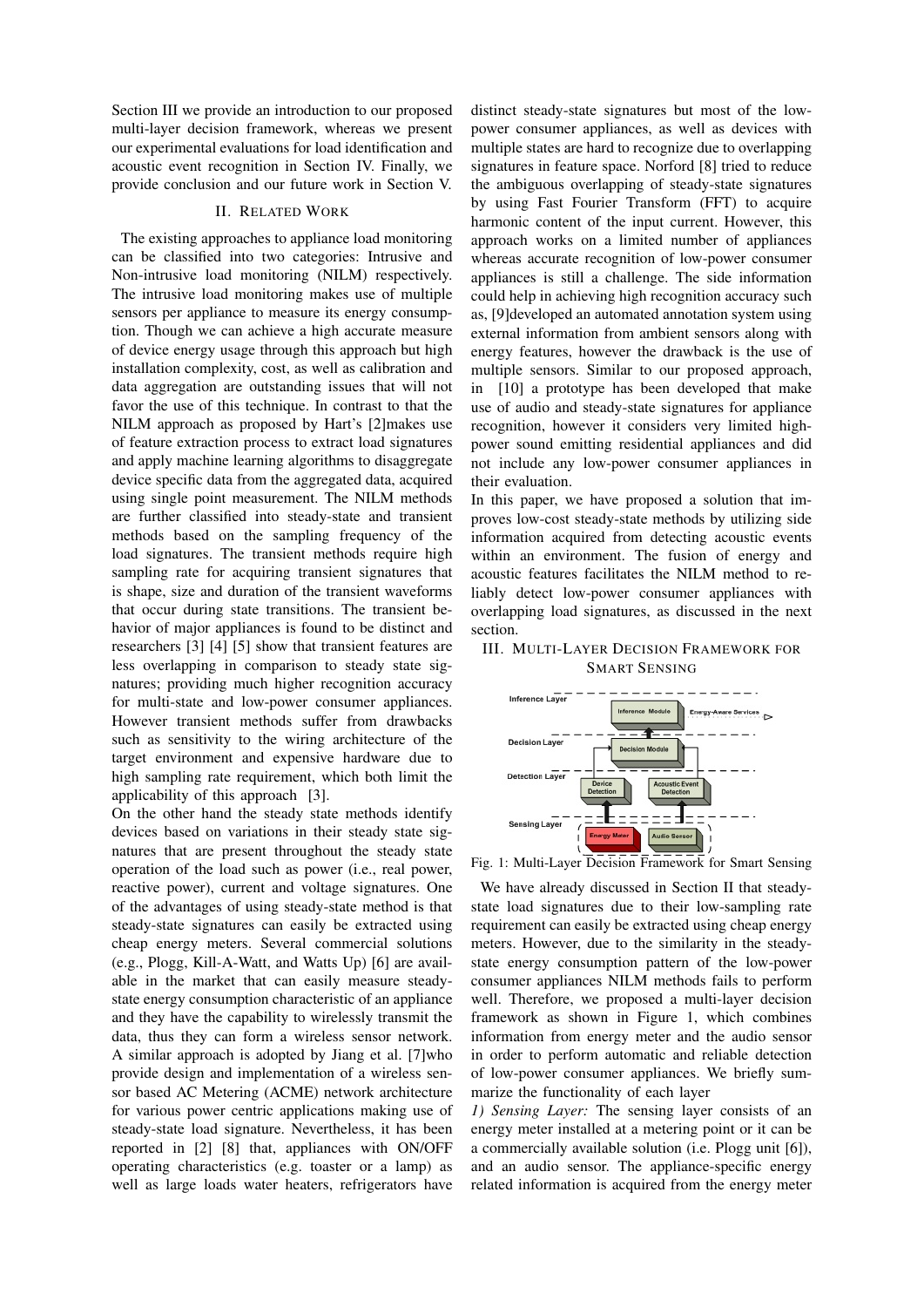whereas the audio sensor provides us with the acoustic information from the environment. The energy consumption pattern of an active appliance in terms of current, voltage, real and reactive power draw, together with real-time acoustic events from the environment is sensed via the sensing layer. This information is provided to the detection layer for appliance and acoustic event recognition.

2) *Detection Layer:* The detection layer consists of device detection and acoustic event detection modules as shown in Figure 1. The functionality of each of these modules is described below.

*a) Device Detection Module (DDM):* The Device Detection Module (DDM) performs automatic appliance recognition using NILM load identification framework as shown in Figure 2.



Fig. 2: NILM flow diagram for Load Identification

The NILM approach is commonly based on supervised learning, that requires extraction of load signatures and correspondingly labelling it with a device class to develop a appliance feature database. The labeled data or the training set is used to train the recognition algorithms so that any test input can be classified by matching it with training examples. As discussed earlier in Section II, research work in the past indicates that most of the low-power consumer appliances have similar or overlapping steady-state load signatures; therefore recognition algorithms fails to perform well when trained with these features. The role of DDM is to perform initial detection of appliances based on the steady-state load signatures acquired from the energy meter via the sensing layer. It further identifies the target device classes that are misclassified during the training phase as demonstrated in Section IV.A and pass on this information to the decision layer in order to perform accurate recognition of these confused classes.

*b) Acoustic Event Detection Module (AEDM):* The main functionality of Acoustic Event Detection Module (AEDM) is to perform acoustic event detection for the acoustic surveillance of the target environment. In our experimental evaluations as discussed in Section IV.B, we have considered machine and user-generated sounds as target acoustical events that most commonly occur within an office environment.

*1)Decision Layer:* The decision layer reevaluates the recognition results for the confused classes identified by the DDM. In Section IV.A of this paper, we first demonstrate the limitation of using steady-state load signatures in recognizing a set of target office appliances. Furthermore, we addressed this challenge in the decision layer by combining information from AEDM

## and DDM to improve the appliance recognition.

*2) Inference Layer:*The decision layer forward the appliance state information as well as the acoustic cues from the environment to the inference layer. The task of the inference layer is to correlate the acoustic activity of the environment with that of device activity in order to develop energy-aware applications such as user-specific appliance scheduling etc. However, our experimental evaluation in this paper did not demonstrate the functionality of the inference layer which we plan to address in our future work.

#### IV. EXPERIMENTAL EVALUATIONS

For experimental evaluation of our proposed architecture as discussed in Section III, we have considered an office scenario. As for sensing layer, the realtime energy consumption statistics of the nine most common low-power office appliances are collected using Plogg [6]unit. Similarly, 12 target acoustical events which are most likely to occur in an office scenario including user-generated and machine specific sounds are included in the sound database. In order to identify most discriminative feature set for the task of appliance and acoustic event recognition, we have performed feature set and classification model selection experiments in the detection layer. We further analyze the classification performance of each algorithm that enable us to identify which of appliance and sound classes are hard to recognize due to ambiguous overlapping in the feature space. Finally based on the best feature set obtained from DDM and AEDM, we perform feature fusion in the decision layer to improve the low-power device recognition results. Our results and evaluations have been reported below.

## *A. DDM: Device Recognition based on Steady-State Load signatures*

*1)Feature Extraction:* A load or a device signature is a unique energy consumption pattern of the device that characterizes its operation and distinguishes it from other loads also referred to as device features. The aim of NILM is to perform automatic recognition of the devices and their operational states based on their load signatures. However it requires an appliance feature database to be developed as shown in Figure 2, therefore we have collected six steady-state load signatures: real power (*P*), reactive power (*Q*), frequency (*F*), voltage ( $V_{RMS}$ ), current ( $I_{RMS}$ )) and phase angle  $(\varphi)$ , by measuring the energy consumption target appliances which are listed in Table I.

| TADLE I. Target Office Appliances |                   |  |                                   |  |  |
|-----------------------------------|-------------------|--|-----------------------------------|--|--|
| Class No                          | Devices           |  | No of Products Operational States |  |  |
|                                   | Fluorescent Lamp  |  |                                   |  |  |
|                                   | Incandescent Lamp |  |                                   |  |  |
| 3                                 | Laptops           |  |                                   |  |  |
|                                   | MAC               |  |                                   |  |  |
|                                   | <b>LCD</b> Screen |  |                                   |  |  |
| 6                                 | Fan               |  |                                   |  |  |
|                                   | Mobile Charger    |  |                                   |  |  |
| 8                                 | Desktop Computer  |  |                                   |  |  |
|                                   | Printer           |  |                                   |  |  |
|                                   |                   |  |                                   |  |  |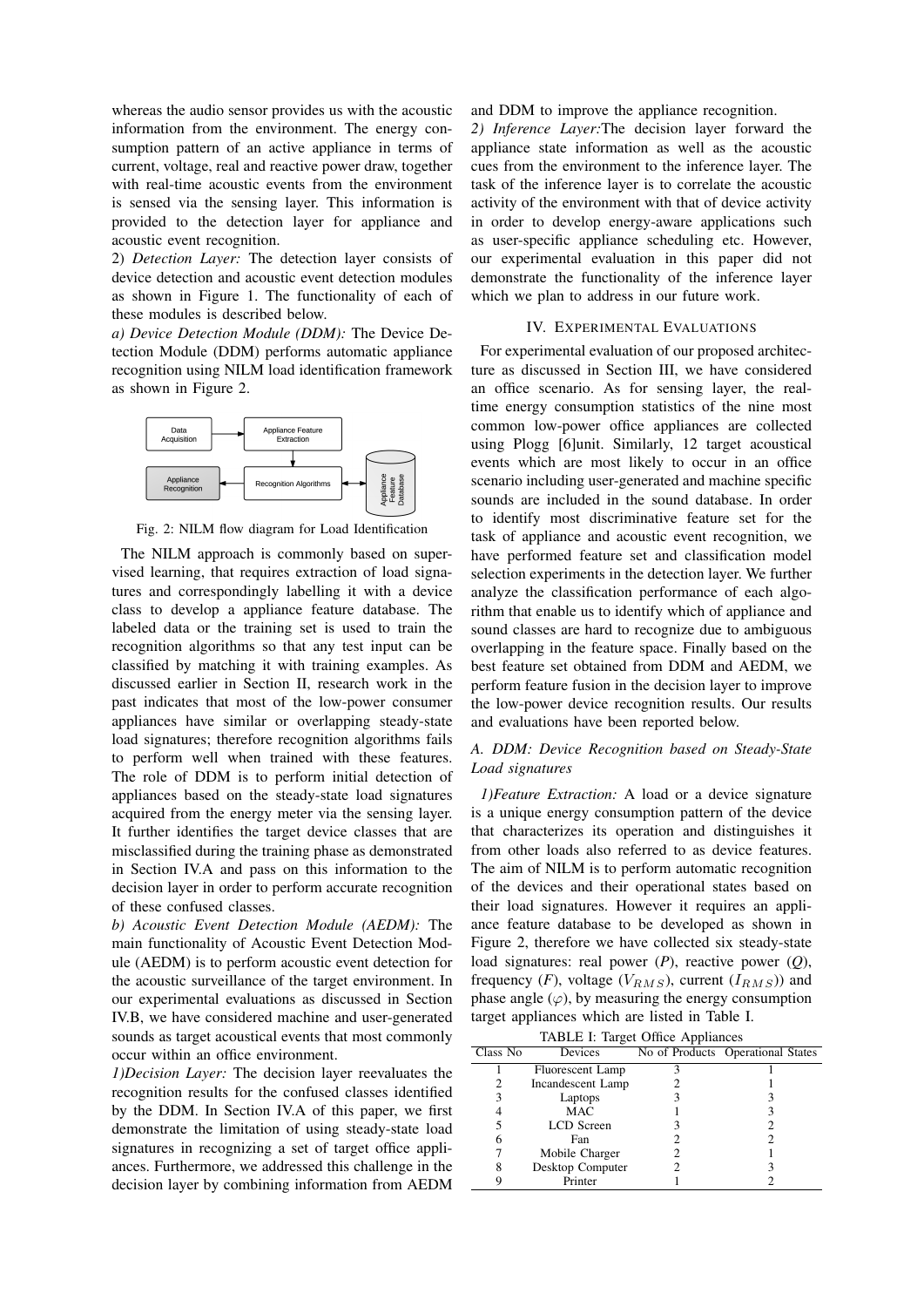We have tried to collect diverse samples of data within each class in order to achieve better generalization. We have included feature samples from four different laptops, two desktop computers, three mobile chargers, three LCD screens, one printer, one fan and three different lamps. It has helped us to identify intra-class variation of feature values. For example, we have found out that the real power consumption of MAC-book is 13W whereas for other laptops it is around 44W. Similarly within the lamp class, fluorescent lamps and incandescent lamp show different consumption characteristics. Hence, they are divided into separate device classes. We end up with nine different appliance classes as shown in Table I; for which six different load signatures have been collected. We combine these load signatures into three different feature sets as listed in Table II.

| TABLE II: Device Feature Set |  |
|------------------------------|--|
|------------------------------|--|

| <b>Feature Set Number</b> | Features                    |
|---------------------------|-----------------------------|
| Feature Set 1             | P.O                         |
| Feature Set 2             | I, V, Frequency, Phaseangle |
| Feature Set 3             | I, V, P, Q, Phase angle     |

The selection of features is an important step because it is often a case that the performance of classifier is influenced by the presence of redundant features. In the feature set 1 we have included two most commonly used device features, real power (P) and reactive (Q), whereas in feature set 2 we completely neglected the *P* and *Q* features and instead used combination of  $V_{RMS}$ ,  $I_{RMS}$ , Frequency and Phase angle. We want to analyze the discriminative ability of these feature sets for the classification of target appliances. Finally we combined feature set 1 and feature set 2 neglecting the Frequency feature because we have found out from the experimental results that almost all of the devices listed in Table I have similar high order harmonics in the range of 49.9-50.1 Hz, thus it has no impact on the classification performance.

*2) Performance Evaluation of Device Feature Sets:* The ability of each of these device feature sets (as listed in Table II) to discriminate between different device classes is evaluated by testing them with the state of the art classification algorithms. *k*-Nearest Neighbors (*k*-NN) because of its simplicity and ease of implementation is a popular choice for classification tasks [11], whereas Support Vector Machines (SVM) due to strong mathematical have proven to be effective in text and audio recognition experiments [12] . Therefore, we decided to test the performance of each of these classification algorithms on our target dataset. We have used MATLAB simulation environment for offline training and testing of the algorithms. *k*-NN uses Euclidean distance as a metric to partition the data. Thus it is easy to implement because training phase of the algorithm requires storing feature vectors and class labels. The new test sample is classified based on the majority voting of *k* nearest samples. The detail description of the algorithm can be found at [11]. On the other hand, SVM is a maximum margin classifier that tries to create a decision boundary between the two classes. One of major advantages of SVM is that it can model non-linear decision boundaries by applying kernel functions (i.e. polynomial, radial basis function etc.) that converts the non-linear input vector space to linear by transforming it to a higher-dimensional feature space. This allows the algorithm to find a decision boundary in the transformed feature space. The detail description of the algorithm can be found at [12]. SVM is originally a binary class classification algorithm. In order to extend it's applicability for multi-class classification problem we have used state of the art one-against one method. We have tested SVM with two kernel functions: polynomial with an exponential value of 2, and Radial Basis Function (RBF) whereas the gamma value (G) of the RBF kernel is found out to be 0.01 using 10-fold cross validation.

The overall recognition accuracy of the classifiers with different configurations is shown in Figure 3.



As for feature set 1, SVM with RBF kernel showed worst performance whereas *k*-NN with *k* value set to 10 show highest classification performance of 55%. Nevertheless, it has been found out that almost 45% percent of instances are misclassified by *k*-NN classifier due to high overlapping in the feature space and only six clusters are formed instead of nine. We did not except high performance from feature set 1 because in the early research work by Hart [2], devices had been categorized in the *P-Q* plane. It was found out that *P* and *Q* feature only works well for identifying high power devices such as air conditioners, microwave oven, cookers because they are well separated in the signature space.However, low power devices such as lamps, PC, and TV etc. heavily overlap in *P-Q* plane. Therefore , in feature set 2 we completely neglected these two features and used combination of  $I_{RMS}$ ,  $V_{RMS}$ , Frequency and Phase angle. The reason for choosing root mean squared (RMS) values for current and voltages is that it has already been reported in [13] that  $I_{RMS}$  and  $V_{RMS}$  show much higher performance in comparison to  $I_{AVG}$  or  $I_{PEAK}$ .

In comparison to feature set 1, SVM and *k*-NN classifiers show significant improvement in the recognition accuracy when trained with feature set 1. As for *k*-NN, despite the improvement in recognition accuracy the classes such as fluorescent lamp, laptop, and incandescent lamp are highly overlapped because of similar current and voltage characteristics and hardly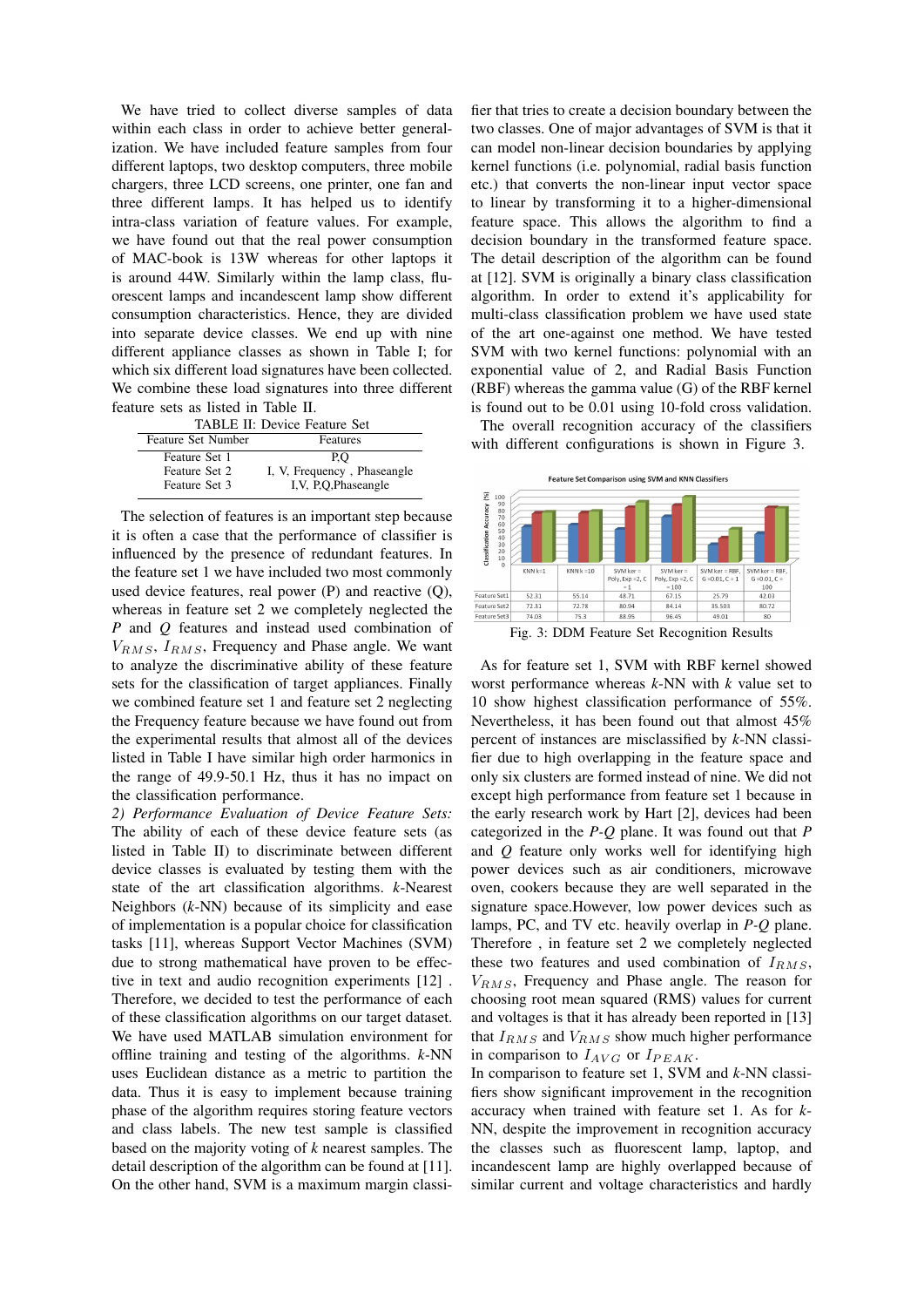40% of the instances from these classes are correctly classified. We found no significant improvement in performance of *k*-NN classifier when the value of *k* has been increased from 1 to 10. On the other hand SVM classifier with polynomial kernel shows superior performance over *k*-NN. In contrast to it, SVM with RBF kernel show poor performance; unless the cost function is increased to 100. It is evident from Figure 3 that increasing the cost function (C) improves the classification performance for the SVM classifier; however a SVM classifier with a lower cost function is highly desirable.

The increase in the value of C minimizes the training error forcing the decision boundaries to strictly follow the training data which decreases the generalization capability of the classifier. The consequence would be that the classifier would perform poorly if the test data is even slightly different from the training data which is always the case in a real-world scenario. As discussed earlier, we have observed that there is already a lot of variation in the data within each device class, thus a classifier with a good generalization capability is preferred. Therefore we decided to select an SVM model with high recognition accuracy and lower cost function; that is SVM classifier with polynomial kernel function having a cost value of 1.

The selected SVM model in combination with feature set 2, despite achieving overall recognition accuracy above 80%, less than 60% of MAC instances are correctly classified as they are confused with incandescent lamp test samples. Similarly 50% test instances from LCD screen class are misclassified as laptops. For the feature set 3 we carried out experiments by neglecting the frequency feature and found no difference in results because the target appliances selected for this experiment has similar harmonics. Neglecting the frequency feature, we combined  $P,Q$ ,  $I_{RMS}$ ,  $V_{RMS}$ , and phase angle to form feature set 3.

The highest recognition accuracy of 89% is obtained using feature set 3 with SVM classifier (kernel = poly,  $cost = 1$ ) as shown in Figure 3. There is almost an  $8\%$ increase in accuracy in comparison to feature set 2, which highlight the fact that redundant feature, which in our case is frequency feature has a direct impact on the classification performance. On the other hand we found no significant improvement in results for *k*-NN classifier. In order to analyze the recognition results in detail, we have computed the Confusion Matrix (CM) using the best classification model that is SVM classifier (kernel = poly, cost =1) as shown in Table III. The bold values in the diagonal represent the recognition accuracy of respective class, whereas the row values in parallel show how a particular class is confused with other classes. Each of the device class is represented by a class number as shown in Table I. The confusion matrix provides an easy visualization of device classes that are confused during the classification. Out of 9 device classes, 5 of them

achieve recognition accuracy above 85% using feature set 3.

However MAC, lamp incandescent, Laptop, and LCD Screen are the 4 device classes that are misclassified by our best classification model. The test instances of MAC device class is confused with incandescent lamp device category whereas LCD screen test instances are confused with laptop and desktop computers as shown in Table III. In order to minimize the confusion amongst identified classes, we apply our new proposed feature set with the SVM classification model as demonstrated in Section IV.C.

TABLE III: Confusion Matrix OF SVM Classifier (KER = POLY,  $COST = 2$ ,  $C=1$ ) Using FEATURE SET 3

| CМ             |      | 2        | 3        |          | --0<br>5 |          |       | 8        | 9   |
|----------------|------|----------|----------|----------|----------|----------|-------|----------|-----|
|                | 85.3 | 2.4      | 7.3      | $\theta$ | $\theta$ |          |       |          |     |
| $\overline{2}$ | 0    | 65.7     | $\theta$ | 0        | 0        |          | 10    | 24.3     |     |
| 3              | 14.8 | 0        | 80.2     | 0        | 0        | 5        | 0     | 0        | 0   |
| 4              | 0    | 0.8      | 0        | 99.2     | 0        |          |       | 0        |     |
| 5              | 0    | $\Omega$ | 0        | 0        | 100      | 0        | 0     | 0        |     |
| 6              | 0    | 0        | 4.4      | 0        | 0        | 95.6     | 0     | 0        |     |
| 7              | 3.32 | $\Omega$ | 3.31     | 0        | 0        | 0        | 93.37 | $\theta$ |     |
| 8              | 0    | 20.8     | $\theta$ | 0        | 0        | 0        | 0     | 79.2     |     |
| 9              | 0    | $_{0}$   | 0        | 0        | $\theta$ | $\theta$ | 0     | 0        | 100 |
|                |      |          |          |          |          |          |       |          |     |

### *B. AEDM: Acoustic Event Detection in an office Environment*

As discussed earlier, the role of AEDM is to perform acoustic monitoring of the environment. We have included user-specific acoustic events together with machines sound in our target sound classes as we have considered an office scenario. It allows us to test the performance of our classification models based on audio feature sets, for recognizing machine sounds in the presence of user-generated sounds.

*1)Feature Extraction:* We have developed an offline classification system, where MATLAB is chosen as a simulation environment for audio feature extraction and classification. We have decided to include 8 user generated and 4 machine generated acoustical events as target sound classes for our experiment as shown in Table IV.

TABLE IV: Target Acoustical Events

| N <sub>0</sub> | User-specific AE      | Source   | <b>Samples</b> |
|----------------|-----------------------|----------|----------------|
|                | Chair Moving          |          | 12             |
| 2              | Clapping              | $RWCP+I$ | $100 + 7$      |
| 3              | Cough                 |          | 47             |
| 4              | Door Slam             |          | 80             |
| 5              | Laughter              | I        | 26             |
| 6              | Music                 | I        | 38             |
| 7              | Sneeze                |          | 40             |
| 8              | Speech                | ShaTR    | 52             |
|                | <b>Machine Sounds</b> | Source   | <b>Samples</b> |
| 9              | Keyboard typing       | I        | 45             |
| 10             | Printer Active Mode   | $I+R$    | 20             |
| 11             | Mouse Click           | I+R      | 13             |
| 12             | Scanner Active Mode   | $I+R$    | 20             |

There is a lack of sound data especially for machine sounds, therefore we have not obtained samples from the internet (I), ShATR Multiple Simultaneous Speaker Corpus [14],as well as we have recorded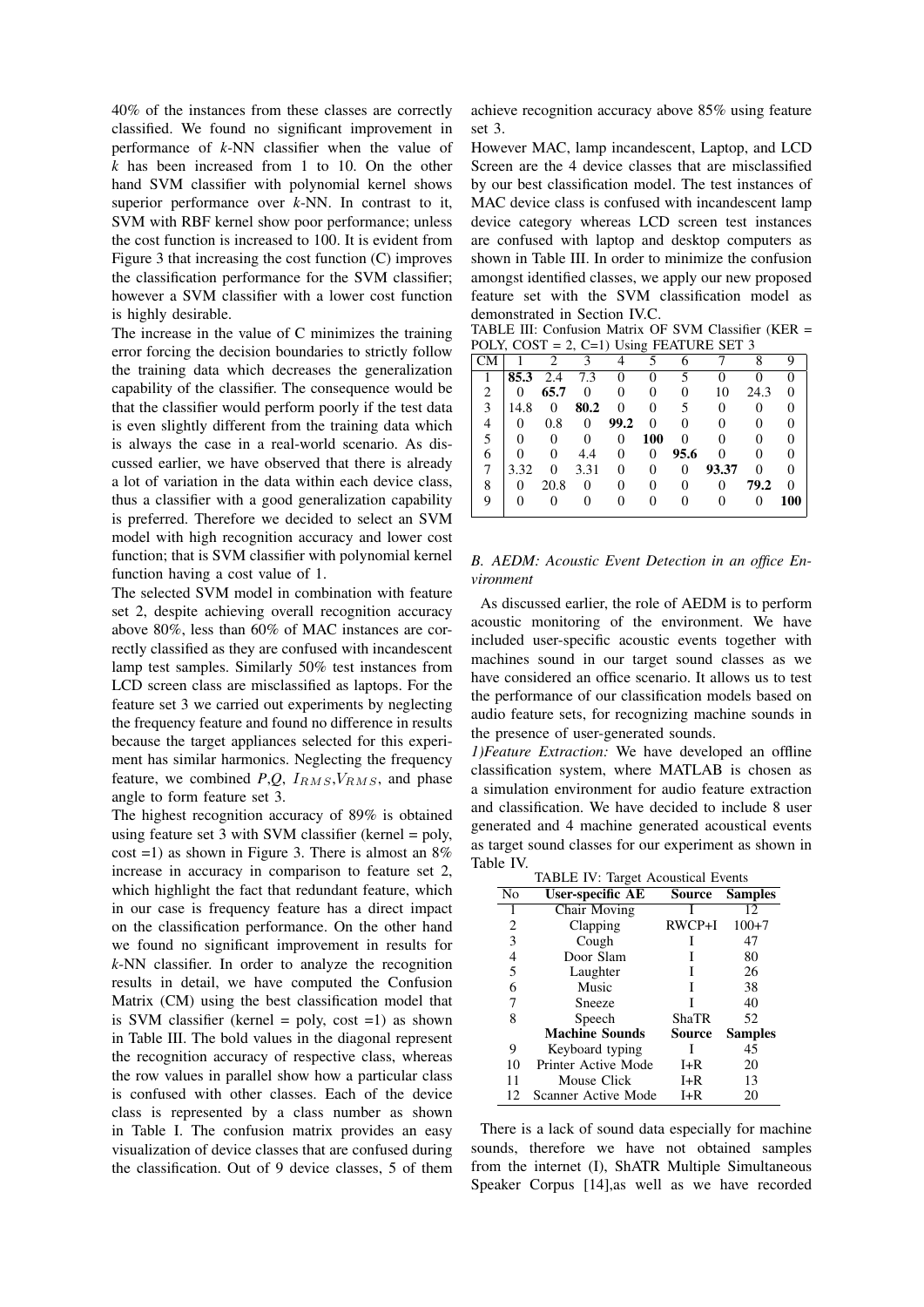machine sounds using a microphone (indicated by R) as shown in Table IV. Only clapping sound samples belong to Real World Computing Partnership (RWCP) sound scene database [14]. The right most column of Table IV indicates the number of samples included in the sound database. Each sample has duration of almost 1 minute. In the pre-processing step we downsampled sound data to 8 kHz, normalized it in range of [-1 1] and frame-based segmentation is performed (frame length = 128, overlapping 50% Hamming window). We have removed the silence portion and further extracted the audio features within each frame. The time-domain features include Zero Crossing Rate (ZCR), Short Time Energy (STE), Fundamental Frequency (F), and Sub-band log energies (SLE). The details of each of them can be found at [14]. As for frequency based audio features we have computed 12 mel-frequency cepstral coefficients (MFCC) for each frame. The application of a second order filter  $H(z) = z - z^{-1}$ at the output of mel-scaled filter bands provide us with Frequency Filter Band Energies (FFBE) which is found out to be more discriminative than MFCC for the task of speech recognition [15]. We have combined time-domain and FFT based features into three feature sets, whereas content and size of each feature vector is shown in Table V.

TABLE V: Audio Feature Set No Feature Set Contents Size 1 F1 ZCR+STE+F+SLE 8<br>2 F2 E+MFCC 13 2 F2 E+MFCC 13<br>3 F3 FFBE 13 3 F3 FFBE 13

*2)Performance Evaluation of Audio Feature Sets:*

In order to evaluate the performance each of the audio feature sets listed in Table V, we trained SVM and Gaussian Mixture Models (GMM) for classification of target acoustical events. For SVM, after experimentation RBF was found out to be the optimal kernel function with a G value of 0.001. GMM on the other hand is widely used in applications such as speech and music recognition. GMM tries to estimate the underlying probability density functions of the observations assuming that they can be modeled with mixture of Gaussians. We have tried fixed and variable number of Gaussians per class and the best results were achieved using variable mixture components for each sound class as the amount of data in each class is different. The detail description of GMM algorithm can be found at [16]. Figure 6 clearly shows that, for all three feature sets SVM classification model outperforms GMM.The highest overall recognition accuracy achieved is 89% using frequency based feature set F3 in combination with SVM classifier.Despite achieving high overall recognition accuracy, it is not a true indicator of classifier performance due to data unbalance issue as discussed earlier.

Therefore, in order to analyze the results in detail,



Fig. 4: Performance of Audio Feature sets for Acoustic Event Detection

we have computed CM and found out that the cough, laughter and sneeze are the most confused classes for the category of user-specific acoustical events. The feature set F3 however performs well in comparison to F1 and F2 in recognizing these confused classes. A comparison of GMM and SVM based classification models for the task of detecting user generated sounds has also been reported in [14], however our experimental evaluation also considers the presence of machine sounds within the environment. Albeit, SVM still outpeforms GMM in our scenario as well.In Figure 5, we report the performance of each feature set using SVM classification model for the task of identifying these machine specific acoustical events.



Fig. 5: Machine Sound Recognition results using SVM Model

Although, F3 achieve an overall high recognition accuracy for all the target sound classes, however we can clearly see from Figure 5 that in comparison to F3, printer and scanner sounds are more accurately recognized using feature set F2. In contrast to it F3 performs much better than F2 and F1 for recognizing keyboard typing and mouse click sound. From this, we can conclude that not every feature sets works best for each sound class. The recognition of these machine sound will faciliate the device detection method as discussed below.

# *C. Decision Layer: Feature Fusion of Device and Acoustic Features*

In the decision layer, we further improve the classification accuracy of those low-power consumer appliances which are hard to reliably classify due to overlapping of steady-state load signatures as demonstrated in Section IV.A. The experimental results obtained in the DDM showed that MAC, Laptop, LCD Screen and Incandescent lamp are the most confused classes. Two of the devices that